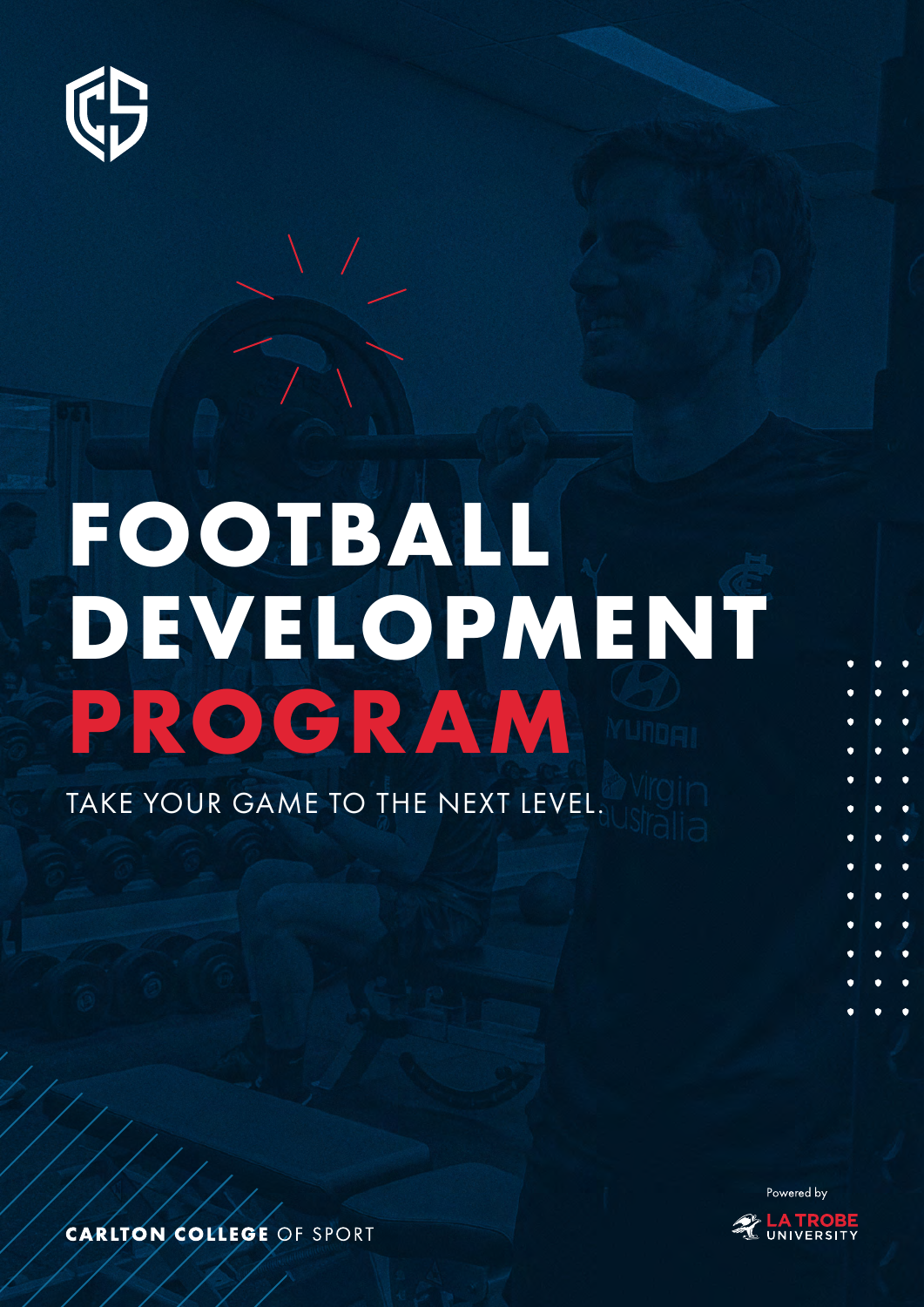THE CARLTON COLLEGE OF SPORT FOOTBALL DEVELOPMENT PROGRAM OFFERS THE OPPORTUNITY FOR ANY DEVELOPING FOOTBALLER TO SPEND A YEAR UNDERTAKING AN AFL DESIGNED FOOTBALL DEVELOPMENT PROGRAM AT THE CARLTON FOOTBALL CLUB, WHILE SIMULTANEOUSLY ATTAINING A TERTIARY QUALIFICATION.



# **WHO IS IT FOR?**

This program is for any aspiring footballers who want to take their football performance to the next level by immersing themselves in a professional football environment.

Ideal candidates for the program are football players of any gender from NAB League, State League or community level football clubs who are looking to develop their game while obtaining a tertiary qualification.

# **HOW DOES IT WORK?**

- Successful applications will combine their football activities with a one-year higher education diploma at the Carlton College of Sport.
- Students can choose to study either a Diploma of Elite Sport Business or a Diploma of Sport Coaching and Development.
- Participants will undertake football development activities for 1–1.5 days per week at the Carlton Football Club, designed to complement normal training commitments. These include but are not limited to;
	- ° Strength and conditioning
	- ° Craft and skills
	- ° Individual development coaching
	- ° Recovery and medical support
- Students will attend academic classes 2-3 days per week, with access to training facilities and coaching staff around their class timetable.
- The next intake for the program will be in February 2023.

### **[EXPRESS INTEREST](https://carltoncollegeofsport.com.au/site/footy-dev-eoi/)**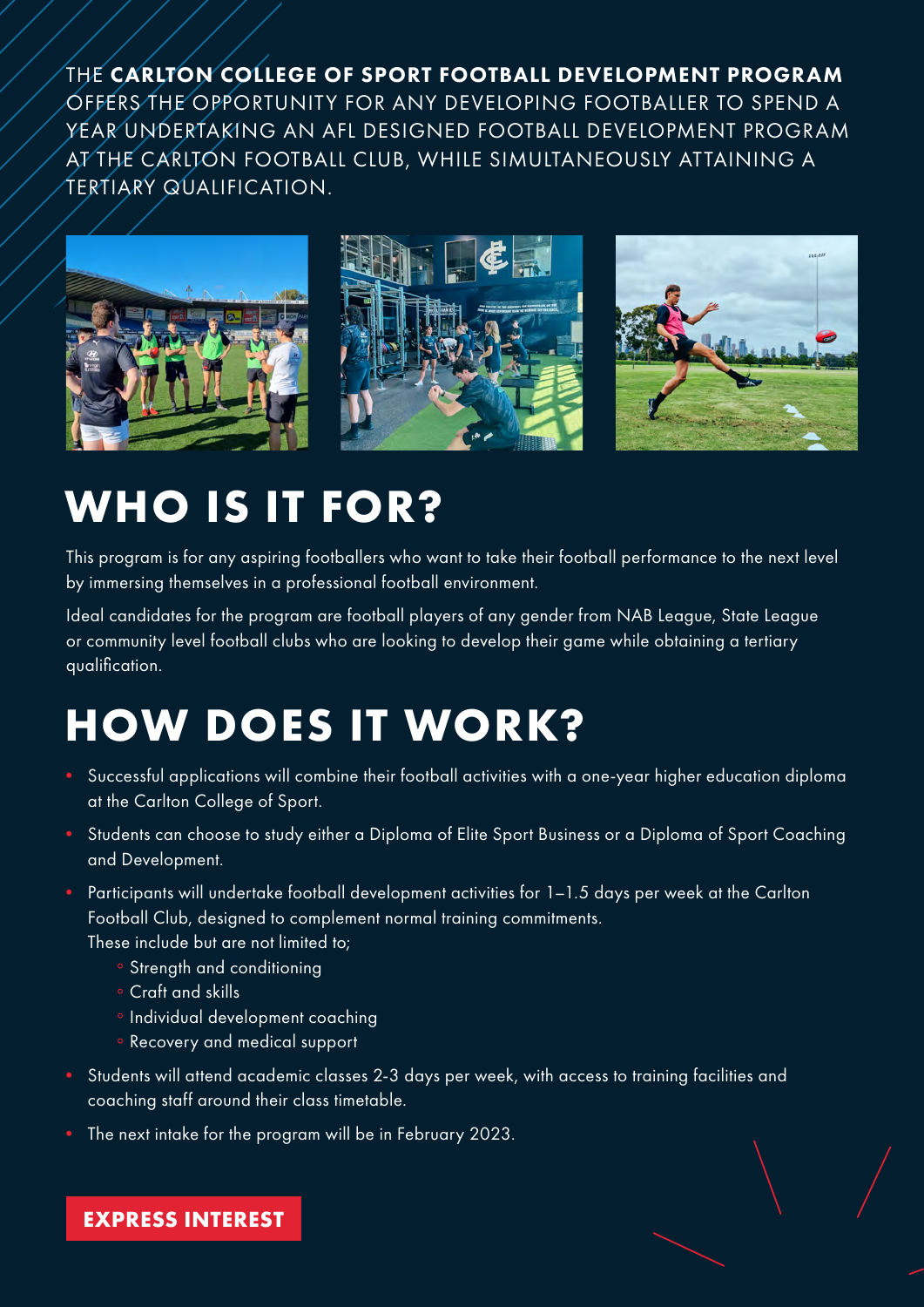# **HOW TO APPLY**

### STEP 1

### APPLY FOR THE FOOTBALL DEVELOPMENT PROGRAM

Apply directly through the [Carlton College of Sport website](https://carltoncollegeofsport.com.au/site/football-development-application/). You will need to include a short personal statement that includes:

- ° A brief football overview; outline who you play for, what position you play, your strengths and weaknesses, awards won, representative teams etc.
- ° Your motivation for applying and your football aspirations.

### STEP 2

### APPLY FOR A CARLTON COLLEGE OF SPORT ACADEMIC DIPLOMA

Apply for either:

- ° [Diploma of Sport Coaching and Development](https://carltoncollegeofsport.com.au/site/course-info/coaching-and-development/)
- ° [Diploma of Elite Sport Business](https://carltoncollegeofsport.com.au/site/elite-sport-business/)

Submit your application through VTAC (for current Year 12 students) or direct through La Trobe University (non-school leavers). Find out more about how to apply [here.](https://carltoncollegeofsport.com.au/site/apply/)

### STEP 3

### ATTEND INTERVIEW

Interviews will be held following your application.

# **WHAT'S NEXT?**

- A staff member from the Carlton College of Sport will be in contact with you shortly after you submit your application to set up a time for your interview.
- Positions are limited, so interested participants are encouraged to apply early.
- Please note, an offer into the academic program from La Trobe reserves your spot in academic coursework at the Carlton College of Sport, but does not guarantee a place in the Football Development Program.
- If you are ultimately unsuccessful in your application to the Football Development Program, you are still able to enrol into and complete the traditional Carlton College of Sport work-placement program if you wish.